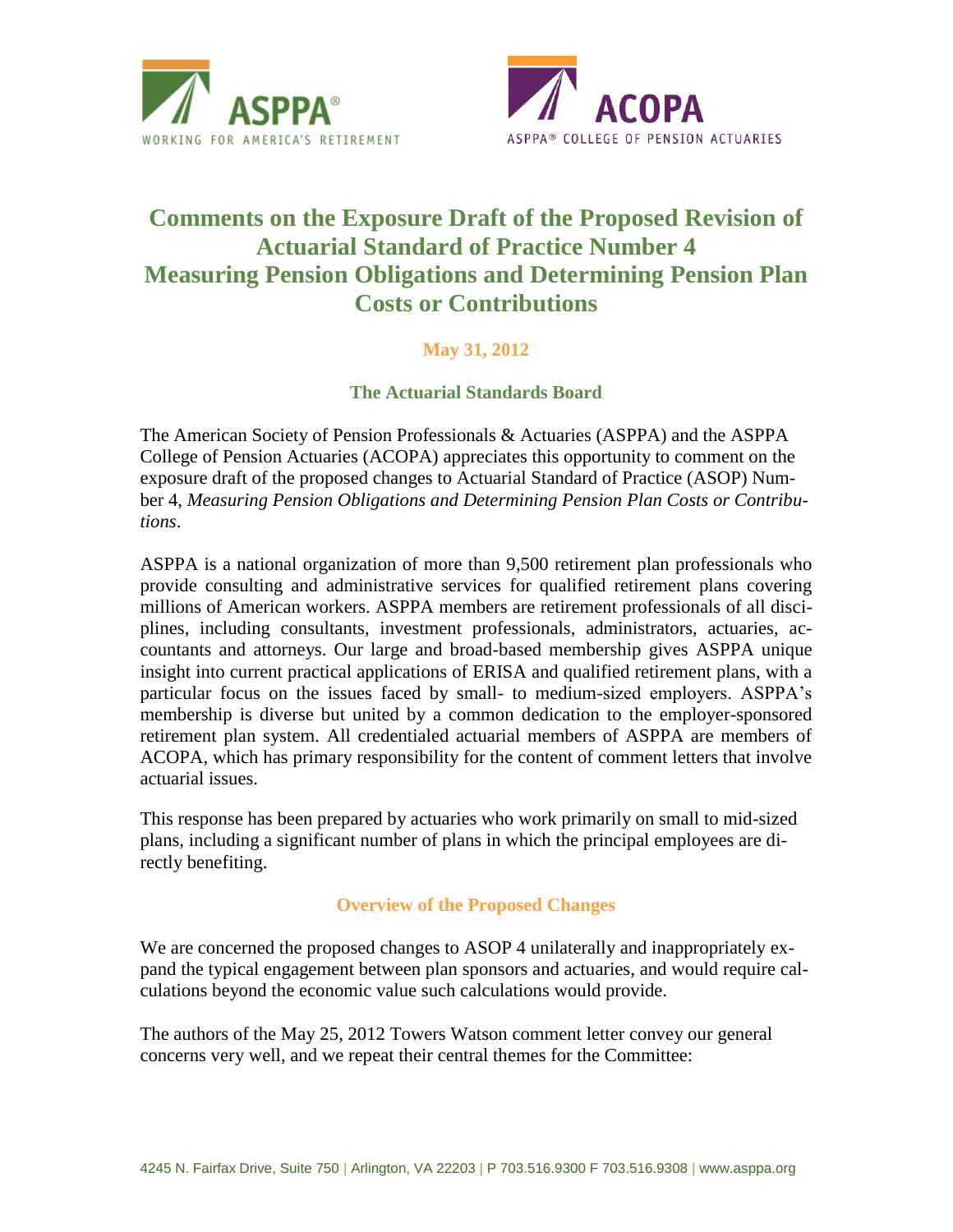"Our comments generally support four central themes that we believe apply to the Actuarial Standards of Practice.

- The ASOPs should be built upon the fundamental premise that an actuary needs to apply judgment based on the facts and circumstances of each particular situation. No written standard can anticipate every situation that actuaries will confront. In recognition of this fact, the standards should not be overly prescriptive and should not seek to substitute rules for the actuary's reasonable professional judgment.
- The ASOPs should set forth minimum professional standards, not best practices. The ASOPs can and will be used against members of our profession in litigation. Incorporating best practices into the ASOPs will inevitably lead to characterization of those practices as minimum acceptable standards in litigation and client disputes. This places actuaries at unnecessary and significant risk. While we support the efforts of the actuarial profession to encourage the use of best practices, we do not believe that the ASOPs are the appropriate means to achieve that objective.
- The ASOPs should not impinge upon the terms of the engagement between an actuary and his or her Principal. Actuarial services subject to the standards are already highly regulated by governmental and other authoritative bodies. The terms of engagement are based upon a mutual understanding of those requirements by the actuary and the Principal. The ASOPs should not require the actuary to perform additional work that is outside the scope of the engagement, is not requested by the Principal, and for which the actuary is unlikely to be compensated.
- The ASOPs should not be written or interpreted in a manner that allows readers to presume that actuaries serve the "general public." Our company's actuaries are engaged to serve the company's clients. While members of the public who are not our clients may benefit from our work, we nevertheless perform and deliver this work only for our client. No other person or entity can expect to rely on our work. We strongly believe that any ASOP that explicitly provides for or allows a presumption that actuaries perform work for the general public will expose actuaries to unwarranted and unmanageable risk."

ACOPA believes the comments presented in this letter are substantive, and the Pension Committee of the ASB should substantially re-write the proposed ASOP and present another exposure draft for comments.

#### **Responses to the ASB Pension Committee's Questions**

## *Question 1:*

Is the new language regarding the purpose of the measurement clear, sufficient and appropriate? If not, how should the language be changed?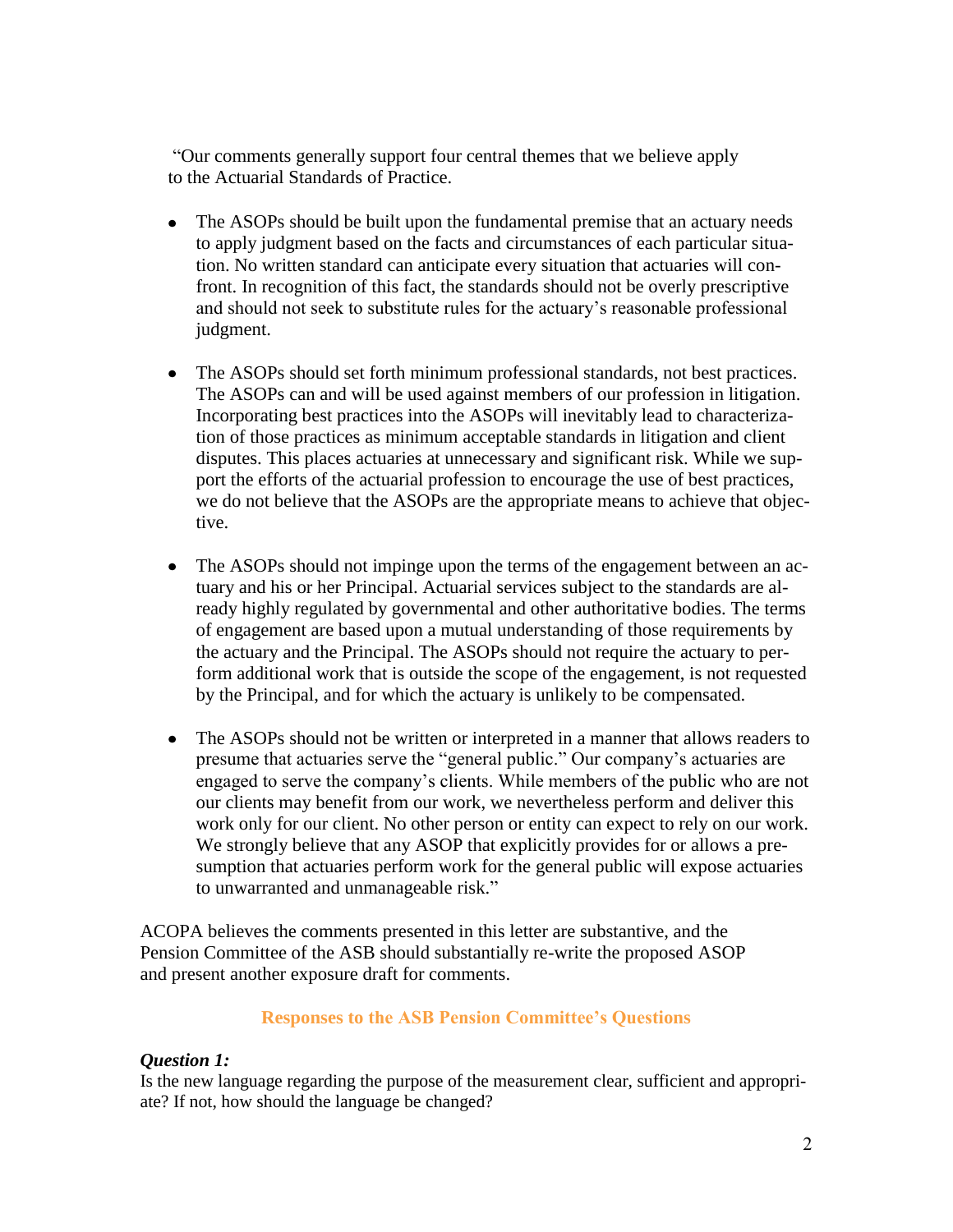#### *Response:*

We believe the language is sufficient and appropriate

#### *Question 2:*

Is the language regarding actuarial present value types clear? Does the language provide actuaries with sufficient freedom to calculate an appropriate present value type? If not, how should the language be changed?

#### *Response:*

The language regarding the Present Values Based on Plan Assets and the Present Values Not Based on Plan Assets is sufficient. We question whether a definition of Market-Consistent Present Values should be included under this standard. We believe the definition of Present Values Not Based on Plan Assets incorporates Market-Consistent Present Values. Further, since this is an evolving area of practice, actuaries should not be constrained by a premature standard.

#### *Question 3:*

Is the disclosure requirement in section 4.1(i) regarding present value measurements clear and appropriate? If not, how can the disclosure language be improved?

#### *Response:*

The disclosures under 4.1(i) are clear, but we believe these disclosures are over reaching and inappropriate. The actuary should describe the basis of the calculations. However, we do not understand how an actuary's choice of a present value measurement might affect a sponsor's investment policy as the standard implies. Further, the standard requires the actuary to disclose the implications of the present value measurement. In order to comply with this standard, the actuary must perform additional calculations to justify the selection of the present value measurement type.

#### *Question 4:*

Is the lack of prescribed assumptions for determining a market-consistent present value a deficiency in the proposed standard? If so, what assumptions would you propose?

#### *Response:*

As stated earlier, the standard is premature in addressing these calculations.

#### *Question 5:*

Are the expanded definitions and disclosures of cost or contribution allocation procedure clear, sufficient, and appropriate? If not, how should they be changed?

#### *Response:*

The expanded definitions and disclosures of cost or contribution allocation leave the reader confused. The standard assumes an actuarial cost method determines a single cost or contribution for a period. In most instances, the actuarial cost method determines a range in costs or contributions. Section 3.13.1 then provides that the chosen method might not be appropriate in certain circumstances. The example in section 3.13.1a, where funding could continue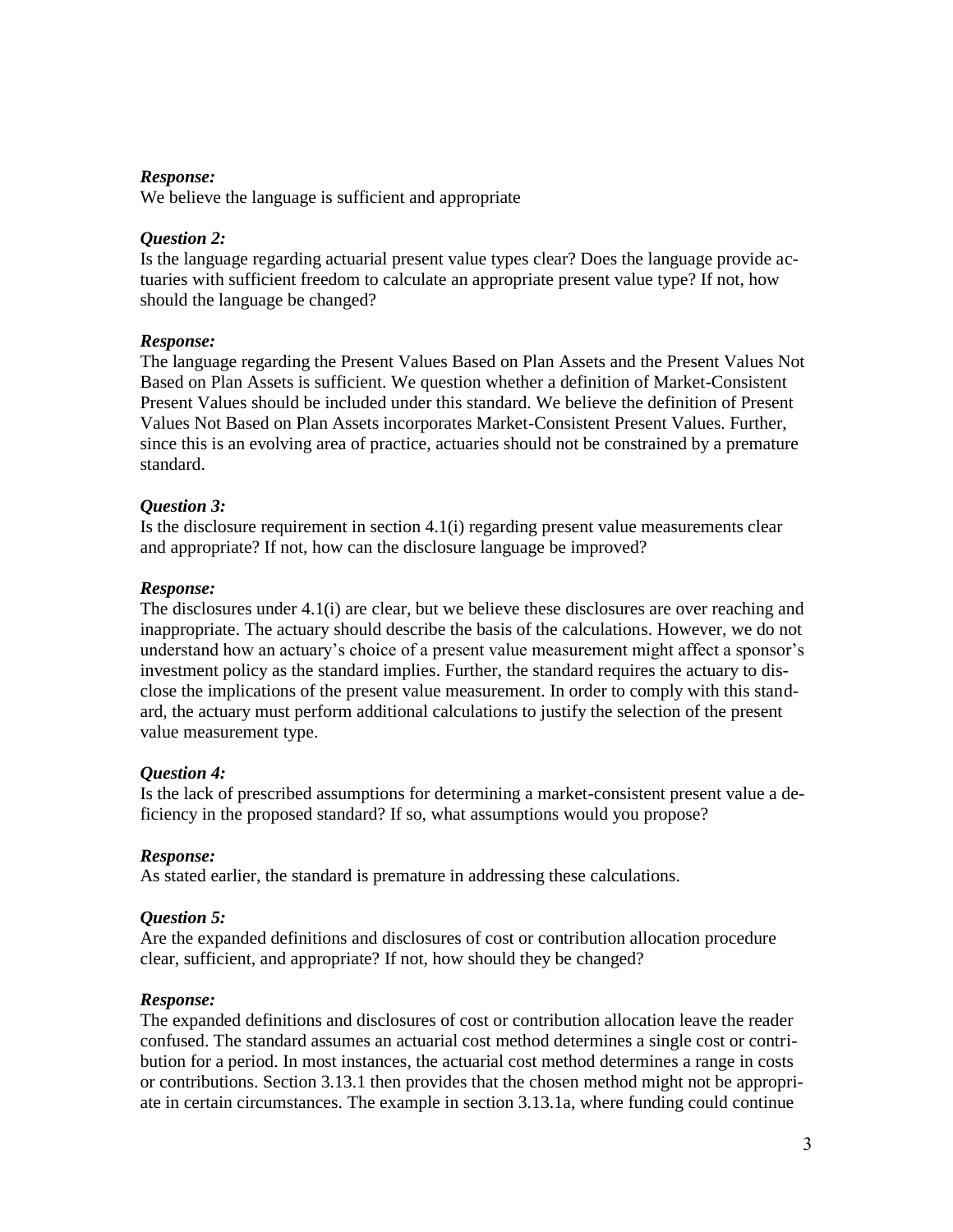past the assumed retirement age for a plan that covers a single participant, concludes this funding method may not be appropriate. This conclusion ignores what actual funding has or will take place, given the range of potential contribution amounts.

#### *Question 6:*

Are the revised definitions regarding prescribed assumptions and methods, and the resulting disclosure requirements, clear, sufficient, and appropriate? If not, how should they be changed?

#### *Response:*

We believe the language is sufficient and appropriate

#### *Question 7:*

Are the new definitions regarding funded status, the term fully funded, and the new disclosure requirements, clear, sufficient, and appropriate? If not, how should they be changed?

#### *Response:*

We take exception to the additional disclosures for a plan that is "fully funded." Under ASOP 41, the actuary is charged with communicating his or her results in a manner that will be understood by the intended user. The standard requires additional disclosures if the actuary reports a plan is fully funded or words to that effect for no apparent reason. Each year the plan's actuary must certify the Adjusted Funding Target Attainment Percentage (AFTAP). If an AFTAP is 100% or more, these additional disclosures become mandatory. In addition, under 4.1r(1), additional calculations must be performed to determine the plan's settlement costs. We do not understand why the committee decided these disclosures are required for plans that are 100% funded and not 99% or 80% or 60%. In 4.1r(3), the actuary must determine if there is a significant risk the plan could cease to be fully funded. Again, this would entail multiple calculations on whether the plan would be fully funded based on a variety of future yield curves and investment performance.

#### *Question 8:*

Are the expanded requirements regarding plan provision valuation, including plan provisions that raise special valuation issues, sufficient and appropriate? What additional guidance (or educational material) would be valuable with regard to alternative valuation procedures, such as stochastic modeling, option-pricing techniques, or adjusting assumptions to reflect the asymmetric impact of variations in experience from year to year?

#### *Response:*

Section 3.1.1 of the Introduction to the Actuarial Standards of Practice defines the purpose of ASOPs as follows: "The ASOPs are not narrowly prescriptive and neither dictate a single approach nor mandate a particular outcome. ASOPs are intended to provide actuaries with a framework for performing professional assignments and to offer guidance on relevant issues, recommended practices, documentation, and disclosure. Each ASOP articulates a process of analysis, documentation, and disclosure that, in the ASB's judgment, constitutes appropriate practice within the scope and purpose of the ASOP."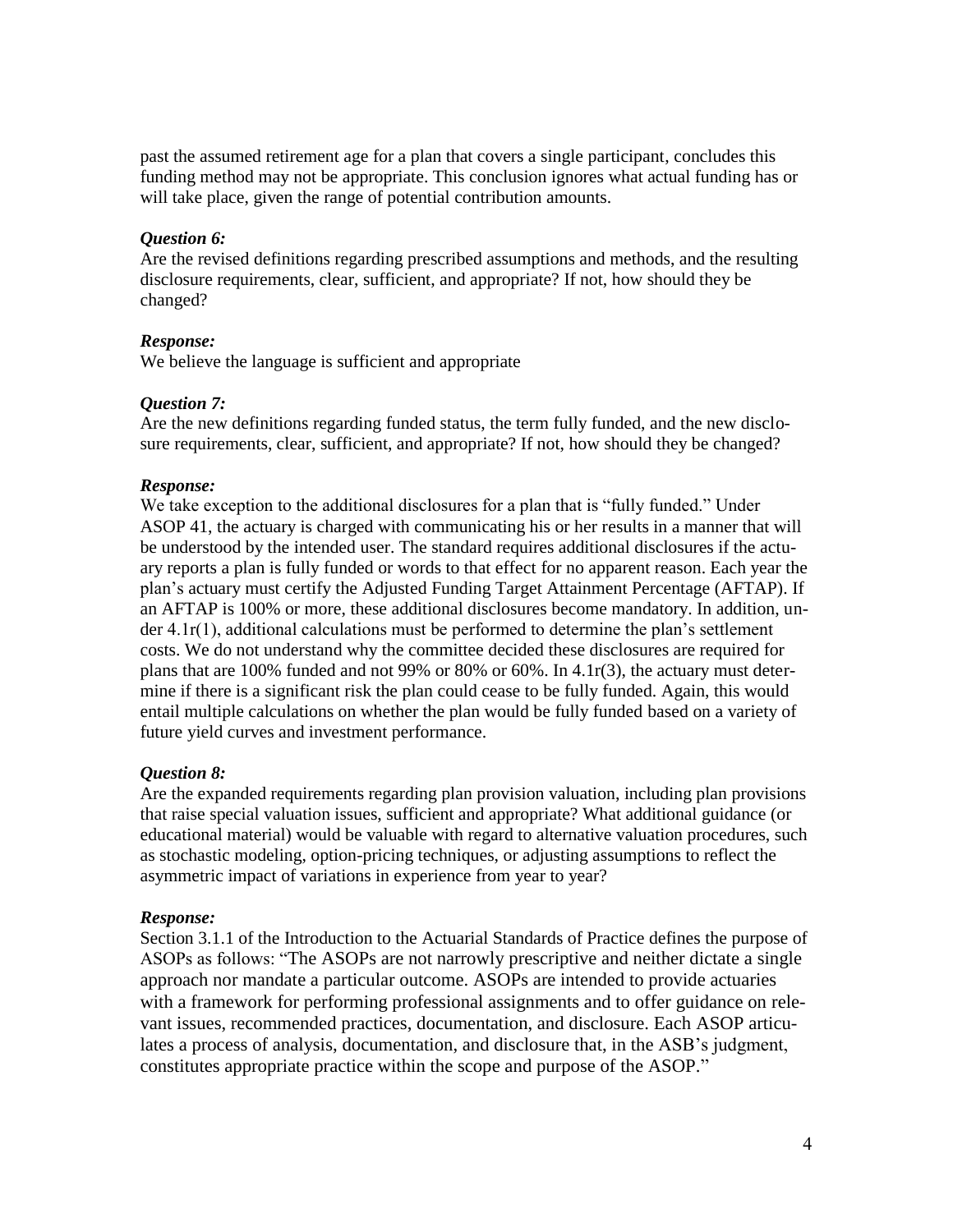We believe section 3.5.3 does not conform with the ASB's stated intent; the section is narrowly prescriptive. Based on the facts and circumstances of a particular assignment, an actuary may use other equally reasonable methodologies to determine an appropriate assumption.

ACOPA recommends this section be deleted and that ASOP 27 be revised to address this issue.

## *Question 9:*

Is it appropriate to require the actuary to disclose whether the contribution allocation procedure or the contribution requirements established by contract or law are likely to result in either declining future funded status measures or increasing future contribution requirements? If not, what disclosure responsibility do you feel the actuary has in these scenarios?

## *Response:*

No, it is not appropriate to require the actuary to disclose future contribution levels. Once again, the proposed standard requires an actuary to expand the engagement with the plan sponsor to estimate whether future contribution levels amounts will be different than the current year's amount. If a sponsor feels this information is needed, then the sponsor should engage the actuary to perform calculations on future contribution levels.

## **Other Comments**

ACOPA offers the following additional comments:

- Section 2.9 should read as follows: "Cost  $-$  The portion of plan obligations assigned to a period without regard to actual payments made".
- Section 2.10 must use the same definition of investment expenses that is in ASOP 27. We reiterate our concern over ASOP 27: "The definition should take into account that many investment expenses are difficult, if not impossible to determine. One such example is the internal expenses in a mutual fund. The Committee should not create a burdensome requirement."
- Section 3.2e should read as follows: "identify plan provisions applicable to the measurement and any associated valuation issues, including any elections (section  $3.5$ ;"
- The first sentence of section 3.3.1 should read as follows: "The actuary should consider the anticipated needs of different intended users; to the extent such needs are known."
- Section 3.3.1 should read as follows: "Risk or Uncertainty—Consistent with section 3.4.1 of ASOP No. 41, the actuary should consider what cautions regarding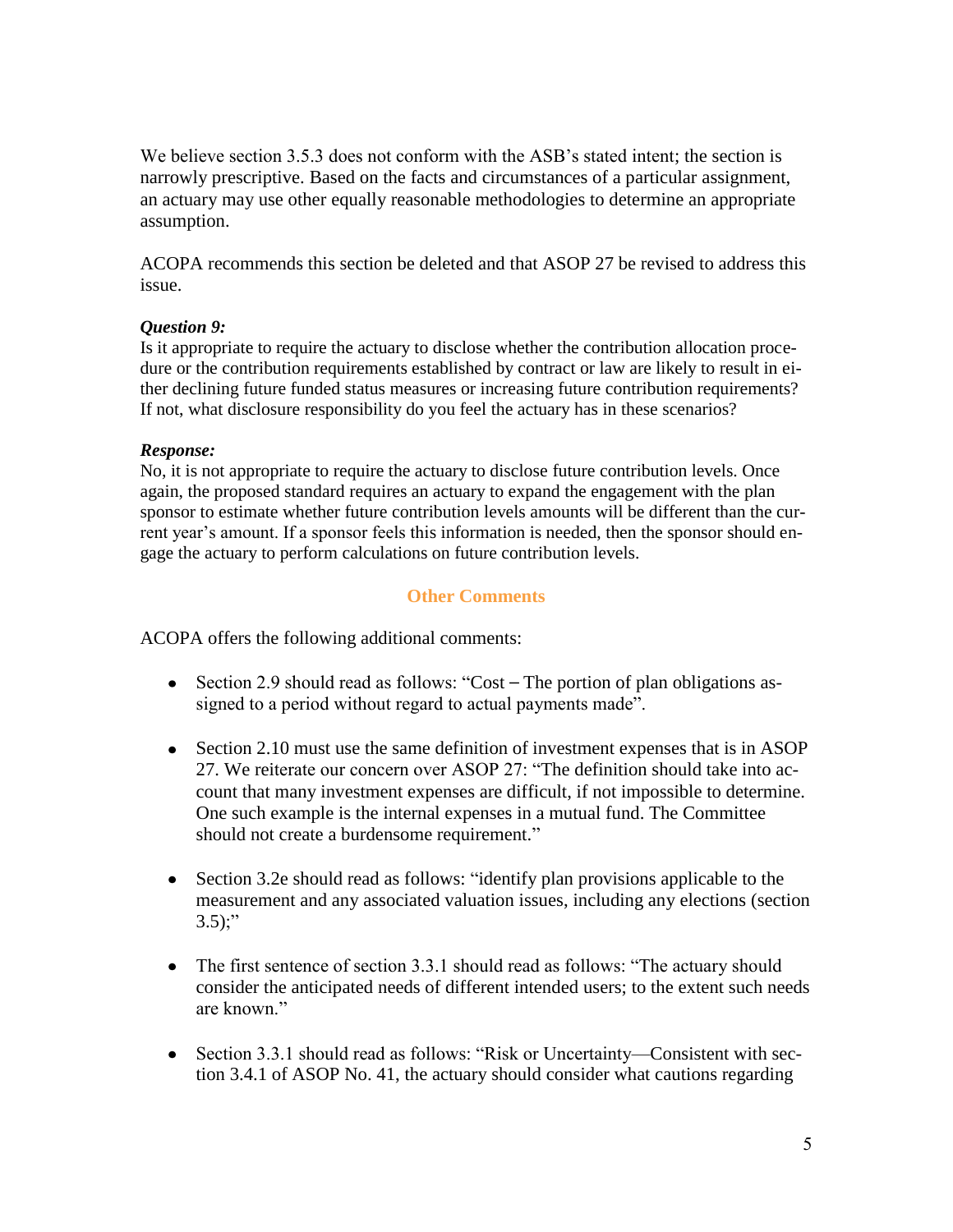possible uncertainty or risk in any results should be included in the actuarial report."

- Section 3.13.2-5 should be revised to recognize an actuarial cost method may produce a range of contributions and that range should be consistent with the need to fund the plan consistent with the assumption when payments are expected to be paid.
- Section 3.13.5 requires the actuary to assess the level of future contributions. This is an inappropriate and unilateral expansion of the typical engagement between a plan sponsor and an actuary.
- Section 4.1(f) requires "a summary of participant information." What information would comply with this section?
- Section 4.1(l) requires the actuary to determine if future funding levels will be sufficient to make benefit payments when due. In order to comply with this section, the actuary would have to perform multiple projections to determine if this is even an issue. Again, we believe this to be an inappropriate and unilateral expansion of the actuary's engagement.
- $\bullet$  Section 4.1(n) requires the actuary to recalculate the funded status on market value. This is not a difficult nor time consuming task. However, once this disclosure is made, the actuary then has to explain the different computations and why the actuary has selected one measurement over another. Since actuaries will now be required to disclose two methodologies, actuaries will most likely only disclose the funded status on market value when another asset value might be a better indication of the plan's funded status.
- Section  $4.1(r)$  requires a description of known changes in assumptions and methods. We request this section include the same language from section 4.1.3 of ASOP 27: "The general effects of the changes should be disclosed in words or by numerical data, as appropriate. The disclosure may be brief but should be pertinent to the plan's circumstances".

\*\*\*

This letter was prepared by the ASOP Task Force of the ACOPA Intersocietal Committee, Richard A. Block, Chair. The primary authors were Richard A. Block, MSPA; Thomas J. Finnegan, MSPA; Robert Mitchell, MSPA; Kurt Piper, MSPA, Karen Smith, MSPA, and Clifford Woodhall, MSPA.

Thank you for your consideration of these comments.